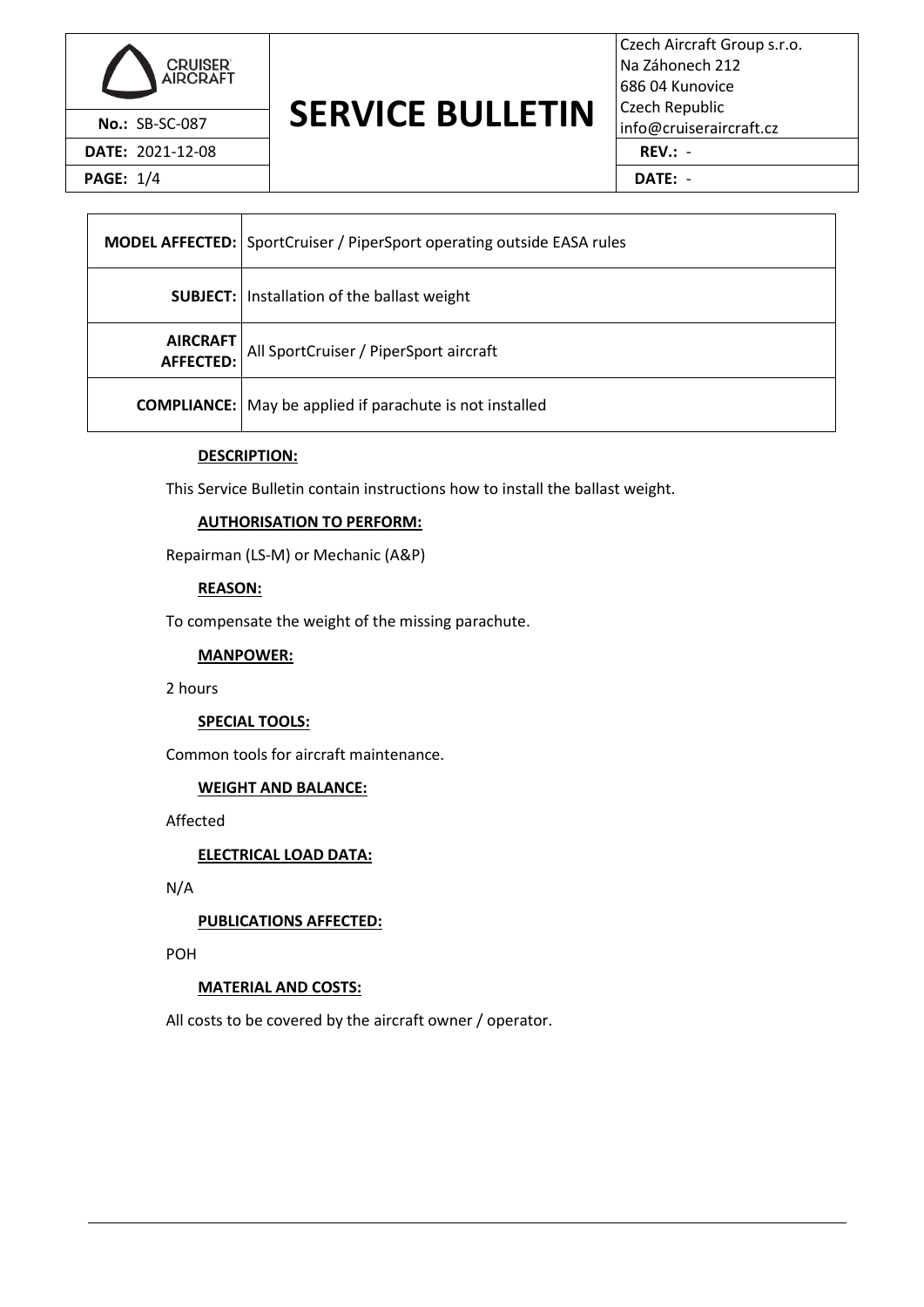

**PAGE:** 2/4 **DATE:** -

# **No.: SB-SC-087** SERVICE BULLETIN Czech Republic info@cruiseraircraft.cz

Czech Aircraft Group s.r.o. Na Záhonech 212 686 04 Kunovice Czech Republic

## **MATERIAL:**

| <b>ITEM No.</b> | <b>NOMENCLATURE</b> | <b>DESCRIPTION</b>              | <b>QUANTITY</b> |  |
|-----------------|---------------------|---------------------------------|-----------------|--|
| 001             | SI0223N             | Ballast weight 2,5 kg (5,5 lbs) | 1 pc            |  |
| 002             | AN5-13              | <b>Bolt</b>                     | 2 pcs           |  |
| 003             | AN310-5             | <b>Nut</b>                      | 2 pcs           |  |
| 004             | AN960-516           | Washer                          | 4 pcs           |  |
| 005             | AN380-2-3           | Cotter pin                      | 2 pcs           |  |

### **ACCOMPLISHMENT INSTRUCTIONS:**

- 1) Move the aircraft to a place suitable to perform the work.
- 2) Set the **MASTER BAT**, **MASTER GEN** switches to OFF.
- 3) Remove the key from the ignition switch.
- 4) Remove engine cowlings, disconnect positive battery terminal (AMM, Chapter 11).



- <span id="page-1-0"></span>5) Insert the bolts (002) from the upper side. See [Fig. 1.](#page-1-0)
- 6) Insert the washers (004) from the bottom to the bolts.
- 7) Install ballast weight (001). See [Fig. 1.](#page-1-0)
- 8) Insert the washers (004), screw the nuts (003) and secure it with cotter pins (005).
- 9) Install the engine cowlings.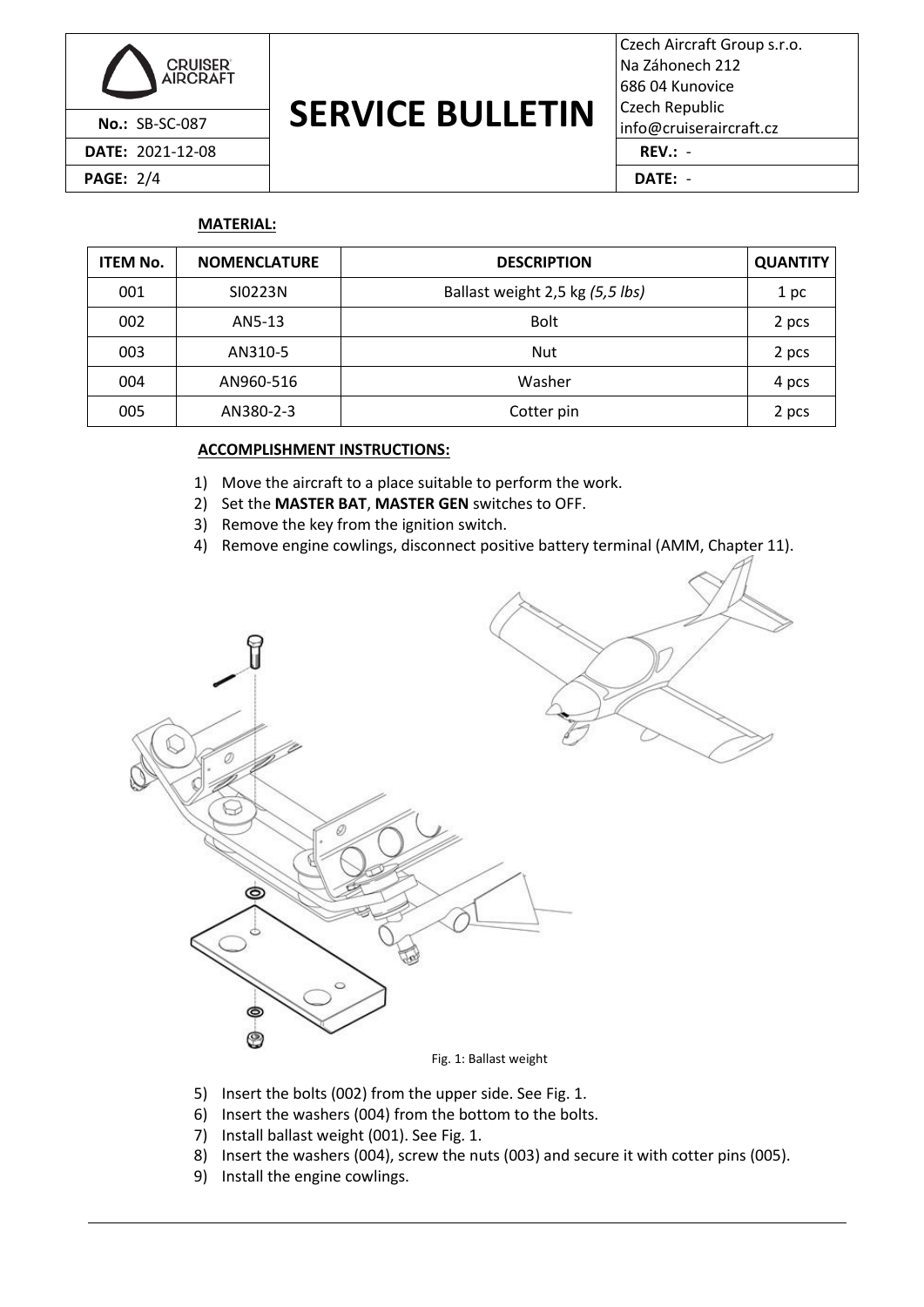

# **No.: SB-SC-087** SERVICE BULLETIN Czech Republic info@cruiseraircraft.cz

| Czech Aircraft Group s.r.o. |
|-----------------------------|
| Na Záhonech 212             |
| 686.04 Kunovice             |
| Czech Republic              |
| info@cruiseraircraft.cz     |
| $REV$ .: -                  |
| DATE: -                     |

- 10) Weight the aircraft and calculate the empty weight center of gravity position, write data to the appropriate section of the POH.
- 11) Update aircraft records to reflect compliance with this Service Bulletin.

### **APPROVAL:**

This Service Bulletin has been approved by:

| TITLE:                                   | Head of Design<br>Organisation | Airworthiness<br>Manager |
|------------------------------------------|--------------------------------|--------------------------|
| <b>NAME:</b>                             | Jiří Sklenář                   | Jiří Sklenář             |
| <b>HAND WRITTEN</b><br><b>SIGNATURE:</b> |                                |                          |